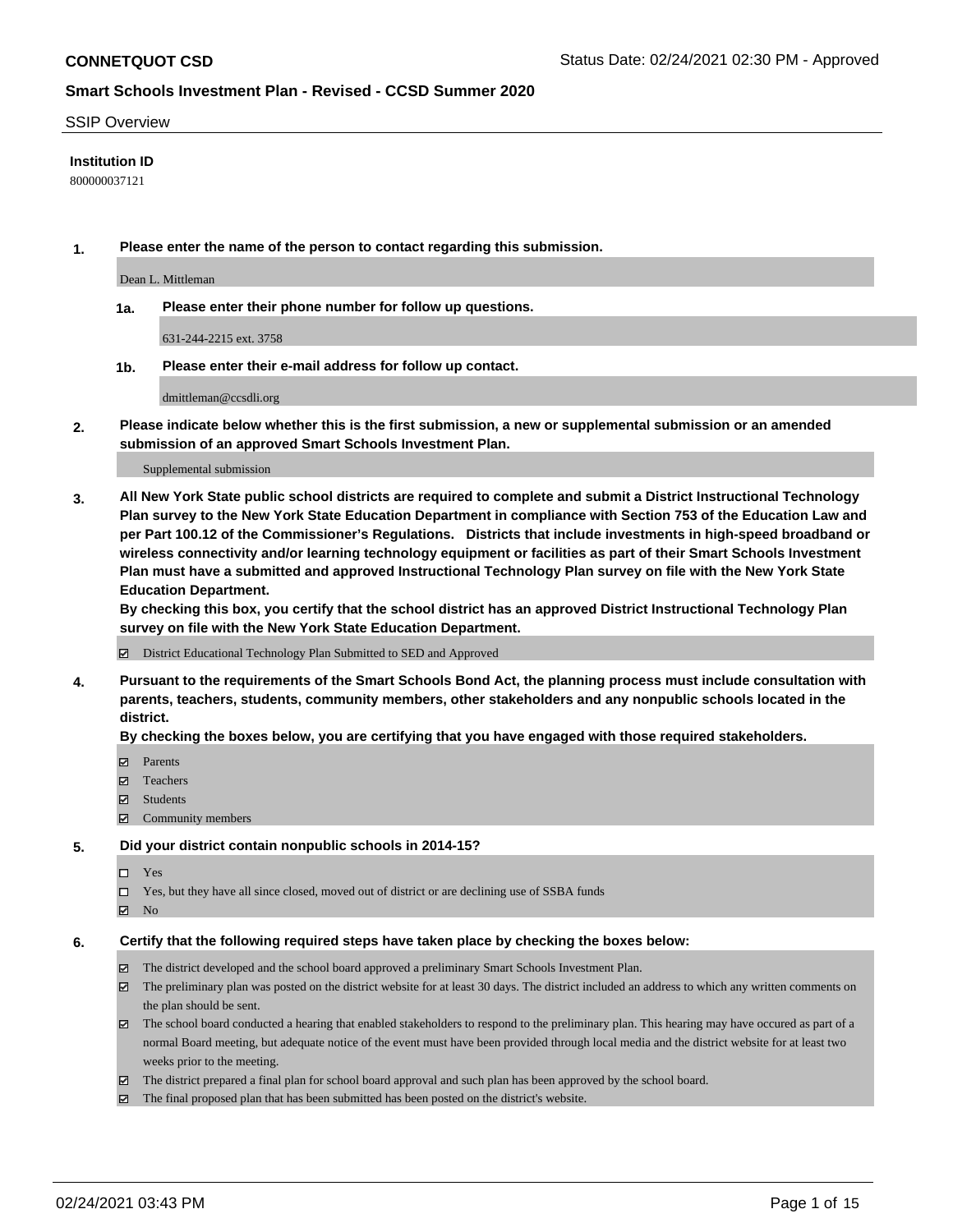SSIP Overview

**6a. Please upload the proposed Smart Schools Investment Plan (SSIP) that was posted on the district's website, along with any supporting materials. Note that this should be different than your recently submitted Educational Technology Survey. The Final SSIP, as approved by the School Board, should also be posted on the website and remain there during the course of the projects contained therein.**

Smart Schools Investment Plan BOE Presentation.pdf

**6b. Enter the webpage address where the final Smart Schools Investment Plan is posted. The Plan should remain posted for the life of the included projects.**

http://www.ccsdli.org/Assets/Board\_of\_Ed\_Documents/070920\_Smart\_Schools\_Investment\_Plan\_BOE\_Presentation\_July\_7\_2020.pdf?t=637298934 883600000

**7. Please enter an estimate of the total number of students and staff that will benefit from this Smart Schools Investment Plan based on the cumulative projects submitted to date.**

5,860

**8. An LEA/School District may partner with one or more other LEA/School Districts to form a consortium to pool Smart Schools Bond Act funds for a project that meets all other Smart School Bond Act requirements. Each school district participating in the consortium will need to file an approved Smart Schools Investment Plan for the project and submit a signed Memorandum of Understanding that sets forth the details of the consortium including the roles of each respective district.**

 $\Box$  The district plans to participate in a consortium to partner with other school district(s) to implement a Smart Schools project.

**9. Please enter the name and 6-digit SED Code for each LEA/School District participating in the Consortium.**

| <b>Partner LEA/District</b> | <b>ISED BEDS Code</b> |
|-----------------------------|-----------------------|
| (No Response)               | (No Response)         |

**10. Please upload a signed Memorandum of Understanding with all of the participating Consortium partners.**

(No Response)

**11. Your district's Smart Schools Bond Act Allocation is:**

\$4,206,087

**12. Final 2014-15 BEDS Enrollment to calculate Nonpublic Sharing Requirement**

|            | Public Enrollment | Nonpublic Enrollment | <b>Total Enrollment</b> | l Nonpublic Percentage |
|------------|-------------------|----------------------|-------------------------|------------------------|
| Enrollment | 6.157             |                      | 6.157.00                | 0.00                   |

**13. This table compares each category budget total, as entered in that category's page, to the total expenditures listed in the category's expenditure table. Any discrepancies between the two must be resolved before submission.**

|                                                 | Sub-Allocations | <b>Expenditure Totals</b> | Difference |
|-------------------------------------------------|-----------------|---------------------------|------------|
| School Connectivity                             | 0.00            | 0.00                      | 0.00       |
| Connectivity Projects for<br><b>Communities</b> | 0.00            | 0.00                      | 0.00       |
| Classroom Technology                            | 1,475,500.00    | 1,475,500.00              | 0.00       |
| Pre-Kindergarten Classrooms                     | 0.00            | 0.00                      | 0.00       |
| Replace Transportable<br><b>Classrooms</b>      | 0.00            | 0.00                      | 0.00       |
| High-Tech Security Features                     | 0.00            | 0.00                      | 0.00       |
| Nonpublic Loan                                  | 0.00            | 0.00                      | 0.00       |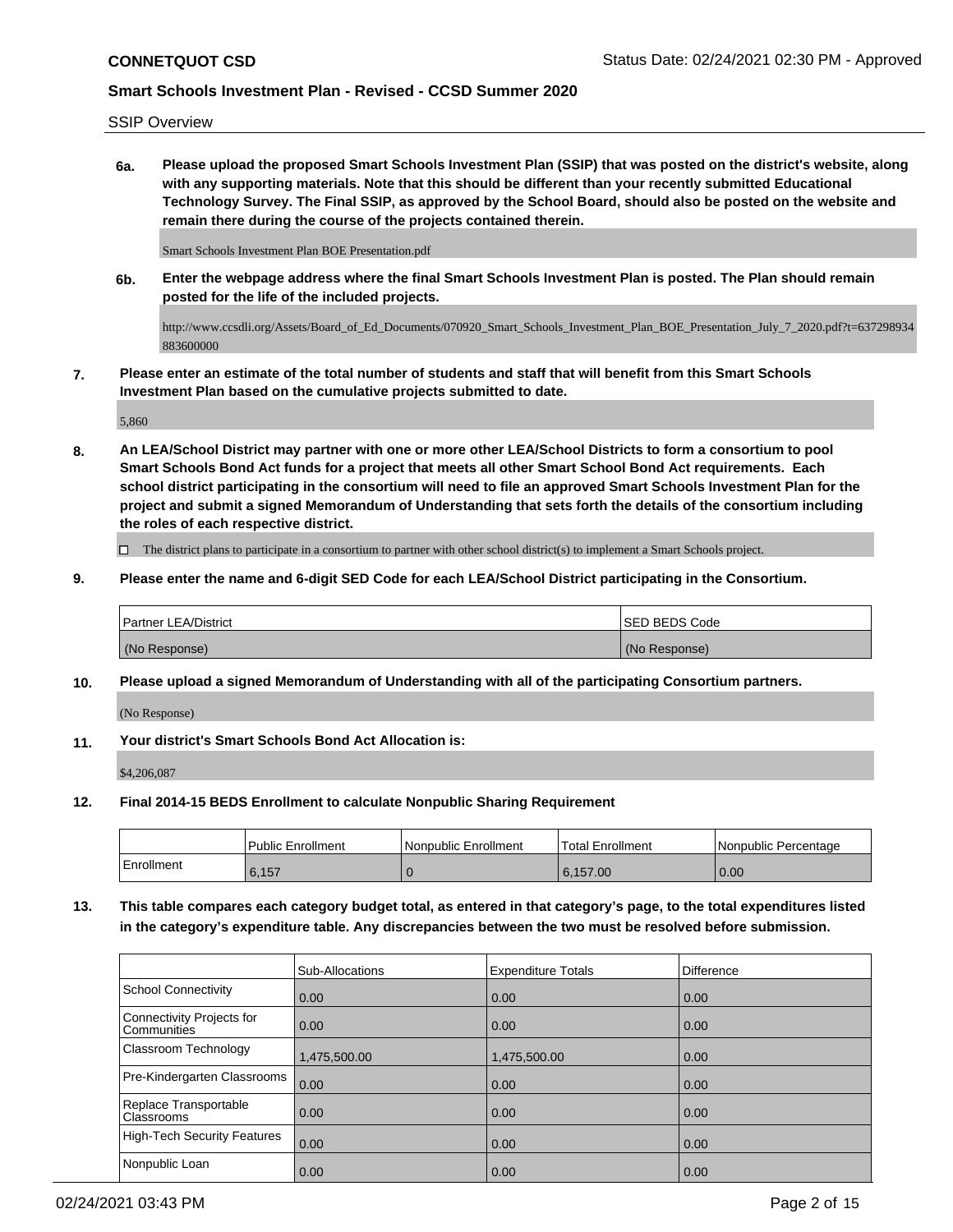SSIP Overview

|         | Sub-Allocations | Expenditure Totals | Difference |
|---------|-----------------|--------------------|------------|
| Totals: | 475,500,ا       | 1.475.500          |            |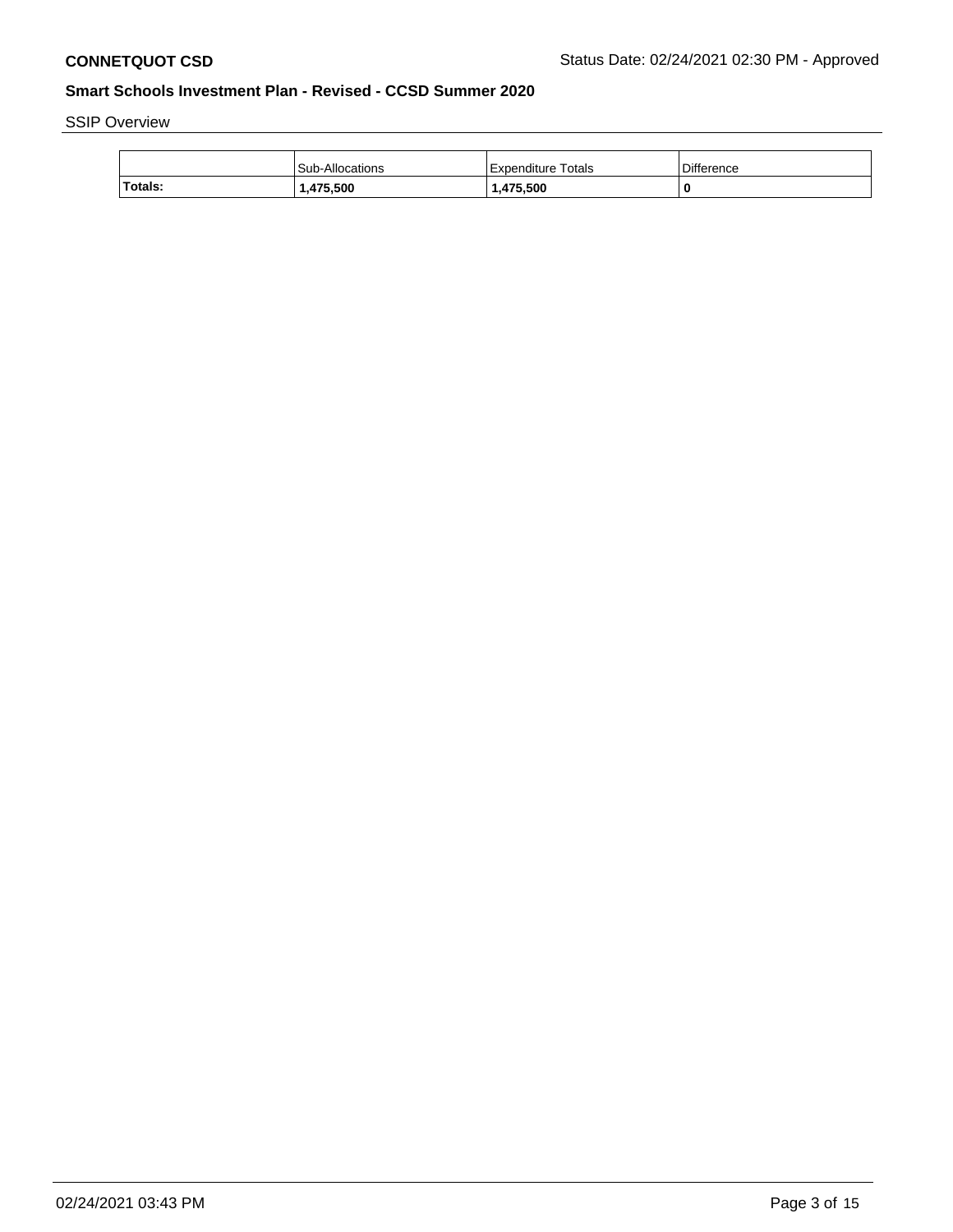School Connectivity

- **1. In order for students and faculty to receive the maximum benefit from the technology made available under the Smart Schools Bond Act, their school buildings must possess sufficient connectivity infrastructure to ensure that devices can be used during the school day. Smart Schools Investment Plans must demonstrate that:**
	- **• sufficient infrastructure that meets the Federal Communications Commission's 100 Mbps per 1,000 students standard currently exists in the buildings where new devices will be deployed, or**
	- **• is a planned use of a portion of Smart Schools Bond Act funds, or**
	- **• is under development through another funding source.**

**Smart Schools Bond Act funds used for technology infrastructure or classroom technology investments must increase the number of school buildings that meet or exceed the minimum speed standard of 100 Mbps per 1,000 students and staff within 12 months. This standard may be met on either a contracted 24/7 firm service or a "burstable" capability. If the standard is met under the burstable criteria, it must be:**

**1. Specifically codified in a service contract with a provider, and**

**2. Guaranteed to be available to all students and devices as needed, particularly during periods of high demand, such as computer-based testing (CBT) periods.**

**Please describe how your district already meets or is planning to meet this standard within 12 months of plan submission.**

(No Response)

**1a. If a district believes that it will be impossible to meet this standard within 12 months, it may apply for a waiver of this requirement, as described on the Smart Schools website. The waiver must be filed and approved by SED prior to submitting this survey.**

 $\Box$  By checking this box, you are certifying that the school district has an approved waiver of this requirement on file with the New York State Education Department.

**2. Connectivity Speed Calculator (Required). If the district currently meets the required speed, enter "Currently Met" in the last box: Expected Date When Required Speed Will be Met.**

|                  | l Number of     | Required Speed | Current Speed in | Expected Speed | Expected Date                        |
|------------------|-----------------|----------------|------------------|----------------|--------------------------------------|
|                  | <b>Students</b> | In Mbps        | <b>Mbps</b>      | to be Attained | When Required                        |
|                  |                 |                |                  |                | Within 12 Months 1Speed Will be Met1 |
| Calculated Speed | (No Response)   | 0.00           | (No Response)    | (No Response)  | l (No Response)                      |

**3. Describe how you intend to use Smart Schools Bond Act funds for high-speed broadband and/or wireless connectivity projects in school buildings.**

(No Response)

**4. Describe the linkage between the district's District Instructional Technology Plan and how the proposed projects will improve teaching and learning. (There should be a link between your response to this question and your responses to Question 1 in Section IV - NYSED Initiatives Alignment: "Explain how the district use of instructional technology will serve as a part of a comprehensive and sustained effort to support rigorous academic standards attainment and performance improvement for students."** 

**Your answer should also align with your answers to the questions in Section II - Strategic Technology Planning and the associated Action Steps in Section III - Action Plan.)**

(No Response)

**5. If the district wishes to have students and staff access the Internet from wireless devices within the school building, or in close proximity to it, it must first ensure that it has a robust Wi-Fi network in place that has sufficient bandwidth to meet user demand.**

**Please describe how you have quantified this demand and how you plan to meet this demand.**

(No Response)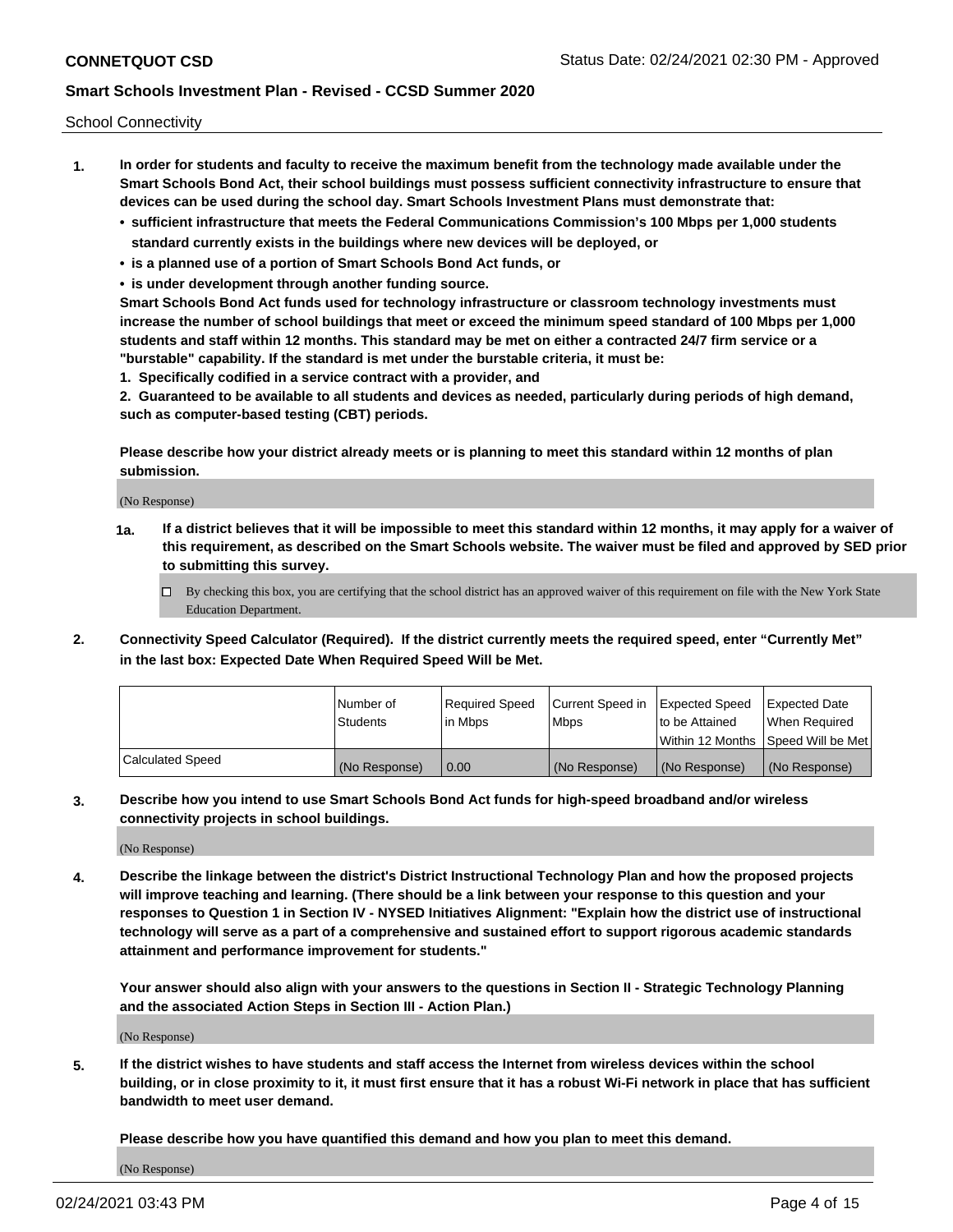School Connectivity

**6. Smart Schools plans with any expenditures in the School Connectivity category require a project number from the Office of Facilities Planning. Districts must submit an SSBA LOI and receive project numbers prior to submitting the SSIP. As indicated on the LOI, some projects may be eligible for a streamlined review and will not require a building permit.**

**Please indicate on a separate row each project number given to you by the Office of Facilities Planning.**

| Project Number |  |
|----------------|--|
| (No Response)  |  |

**7. Certain high-tech security and connectivity infrastructure projects may be eligible for an expedited review process as determined by the Office of Facilities Planning.**

### **Was your project deemed eligible for streamlined review?**

(No Response)

## **8. Include the name and license number of the architect or engineer of record.**

| Name          | License Number |
|---------------|----------------|
| (No Response) | (No Response)  |

### **9. Public Expenditures – Loanable (Counts toward the nonpublic loan calculation)**

| Select the allowable expenditure type.<br>Repeat to add another item under each type. | <b>PUBLIC</b> Items to be<br>l Purchased | Quantity           | Cost Per Item    | <b>Total Cost</b> |
|---------------------------------------------------------------------------------------|------------------------------------------|--------------------|------------------|-------------------|
| (No Response)                                                                         | (No Response)                            | l (No<br>Response) | (No<br>Response) | $\overline{0.00}$ |
|                                                                                       |                                          | 0                  | 0.00             |                   |

## **10. Public Expenditures – Non-Loanable (Does not count toward nonpublic loan calculation)**

| Select the allowable expenditure<br>type.<br>Repeat to add another item under<br>each type. | <b>PUBLIC</b> Items to be purchased | Quantity      | Cost per Item | <b>Total Cost</b> |
|---------------------------------------------------------------------------------------------|-------------------------------------|---------------|---------------|-------------------|
| (No Response)                                                                               | (No Response)                       | (No Response) | (No Response) | 0.00              |
|                                                                                             |                                     |               | 0.00          |                   |

#### **11. Final 2014-15 BEDS Enrollment to calculate Nonpublic Sharing Requirement (no changes allowed.)**

|            | Public Enrollment | l Nonpublic Enrollment | <b>Total Enrollment</b> | Nonpublic Percentage |
|------------|-------------------|------------------------|-------------------------|----------------------|
| Enrollment | 6.157             |                        | 6.157.00                | 0.00                 |

### **12. Total Public Budget - Loanable (Counts toward the nonpublic loan calculation)**

|                                                      | Public Allocations | <b>Estimated Nonpublic Loan</b><br>Amount | Estimated Total Sub-Allocations |
|------------------------------------------------------|--------------------|-------------------------------------------|---------------------------------|
| Network/Access Costs                                 | (No Response)      | 0.00                                      | 0.00                            |
| School Internal Connections and<br><b>Components</b> | (No Response)      | 0.00                                      | 0.00                            |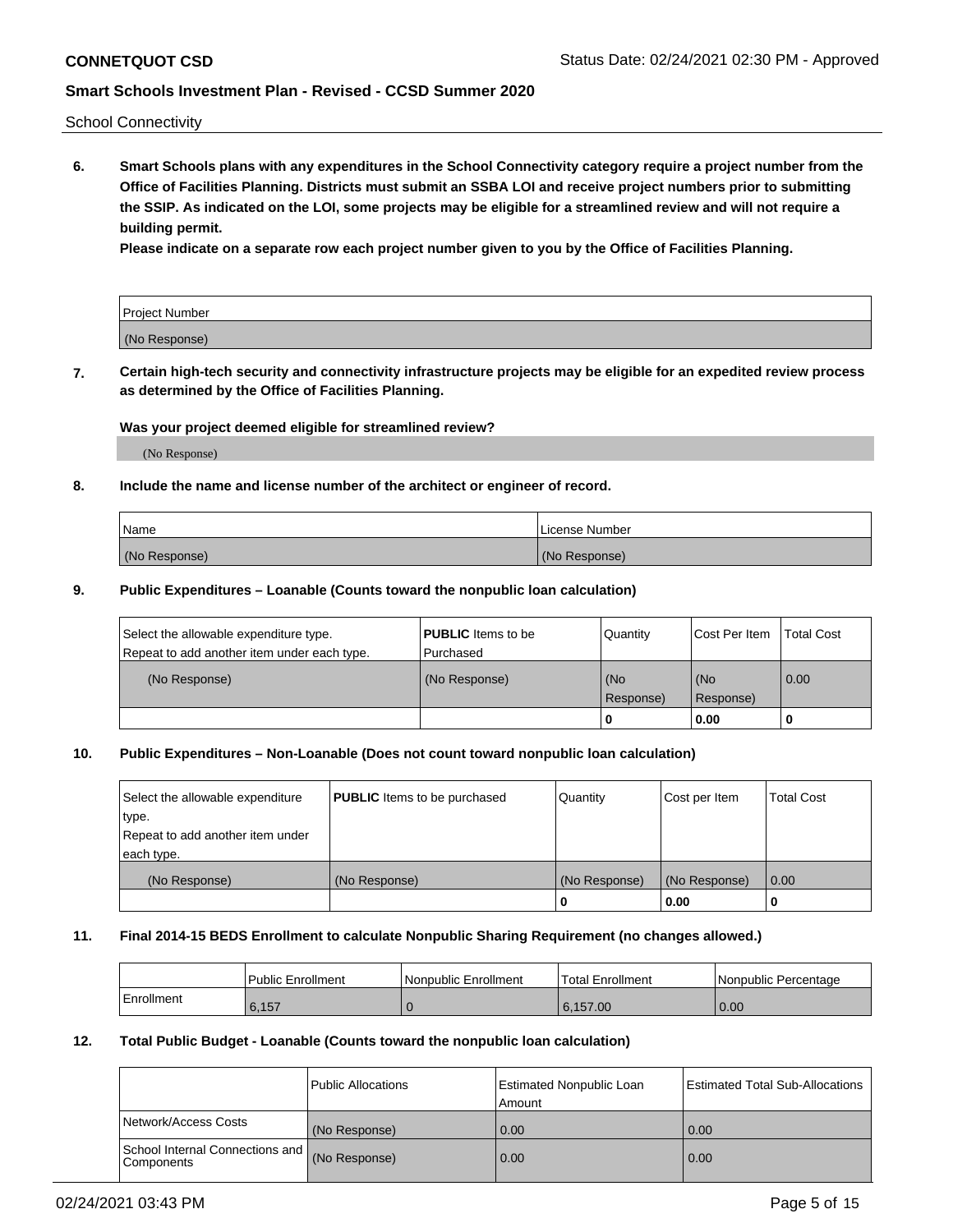School Connectivity

|         | Public Allocations | <b>Estimated Nonpublic Loan</b><br>Amount | <b>Estimated Total Sub-Allocations</b> |
|---------|--------------------|-------------------------------------------|----------------------------------------|
| l Other | (No Response)      | 0.00                                      | 0.00                                   |
| Totals: | 0.00               | 0                                         |                                        |

# **13. Total Public Budget – Non-Loanable (Does not count toward the nonpublic loan calculation)**

| Sub-<br>Allocation |
|--------------------|
| (No Response)      |
| (No Response)      |
| (No Response)      |
| (No Response)      |
| (No Response)      |
| (No Response)      |
| (No Response)      |
| 0.00               |
|                    |

# **14. School Connectivity Totals**

|                          | Total Sub-Allocations |
|--------------------------|-----------------------|
| Total Loanable Items     | 0.00                  |
| Total Non-Ioanable Items | 0.00                  |
| Totals:                  |                       |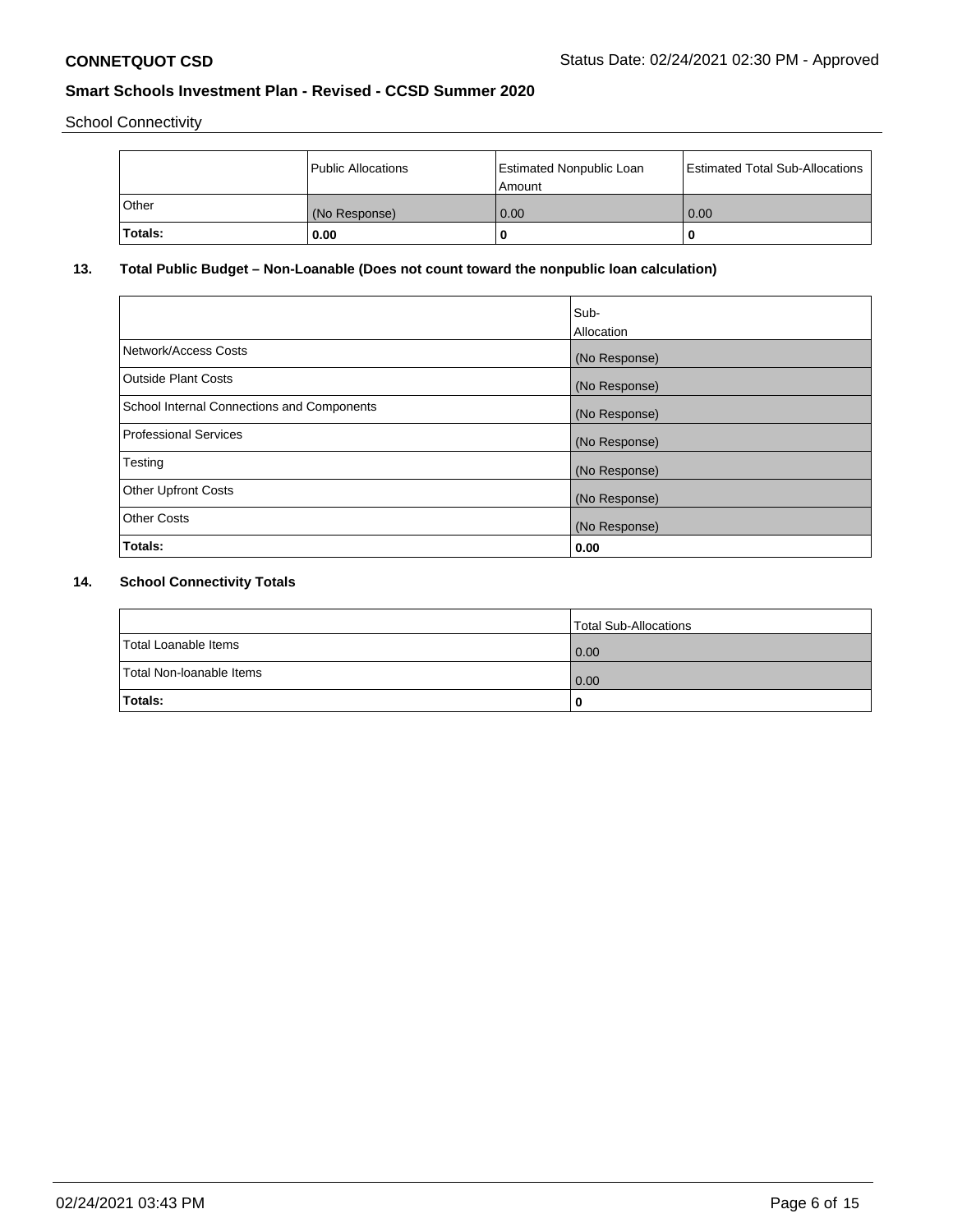Community Connectivity (Broadband and Wireless)

**1. Describe how you intend to use Smart Schools Bond Act funds for high-speed broadband and/or wireless connectivity projects in the community.**

(No Response)

**2. Please describe how the proposed project(s) will promote student achievement and increase student and/or staff access to the Internet in a manner that enhances student learning and/or instruction outside of the school day and/or school building.**

(No Response)

**3. Community connectivity projects must comply with all the necessary local building codes and regulations (building and related permits are not required prior to plan submission).**

 $\Box$  I certify that we will comply with all the necessary local building codes and regulations.

**4. Please describe the physical location of the proposed investment.**

(No Response)

**5. Please provide the initial list of partners participating in the Community Connectivity Broadband Project, along with their Federal Tax Identification (Employer Identification) number.**

| <b>Project Partners</b> | l Federal ID # |
|-------------------------|----------------|
| (No Response)           | (No Response)  |

**6. Please detail the type, quantity, per unit cost and total cost of the eligible items under each sub-category.**

| Select the allowable expenditure | Item to be purchased | Quantity      | Cost per Item | <b>Total Cost</b> |
|----------------------------------|----------------------|---------------|---------------|-------------------|
| type.                            |                      |               |               |                   |
| Repeat to add another item under |                      |               |               |                   |
| each type.                       |                      |               |               |                   |
| (No Response)                    | (No Response)        | (No Response) | (No Response) | 0.00              |
|                                  |                      | o             | 0.00          |                   |

**7. If you are submitting an allocation for Community Connectivity, complete this table.**

**Note that the calculated Total at the bottom of the table must equal the Total allocation for this category that you entered in the SSIP Overview overall budget.**

|                                    | Sub-Allocation |
|------------------------------------|----------------|
| Network/Access Costs               | (No Response)  |
| Outside Plant Costs                | (No Response)  |
| <b>Tower Costs</b>                 | (No Response)  |
| <b>Customer Premises Equipment</b> | (No Response)  |
| <b>Professional Services</b>       | (No Response)  |
| Testing                            | (No Response)  |
| <b>Other Upfront Costs</b>         | (No Response)  |
| <b>Other Costs</b>                 | (No Response)  |
| Totals:                            | 0.00           |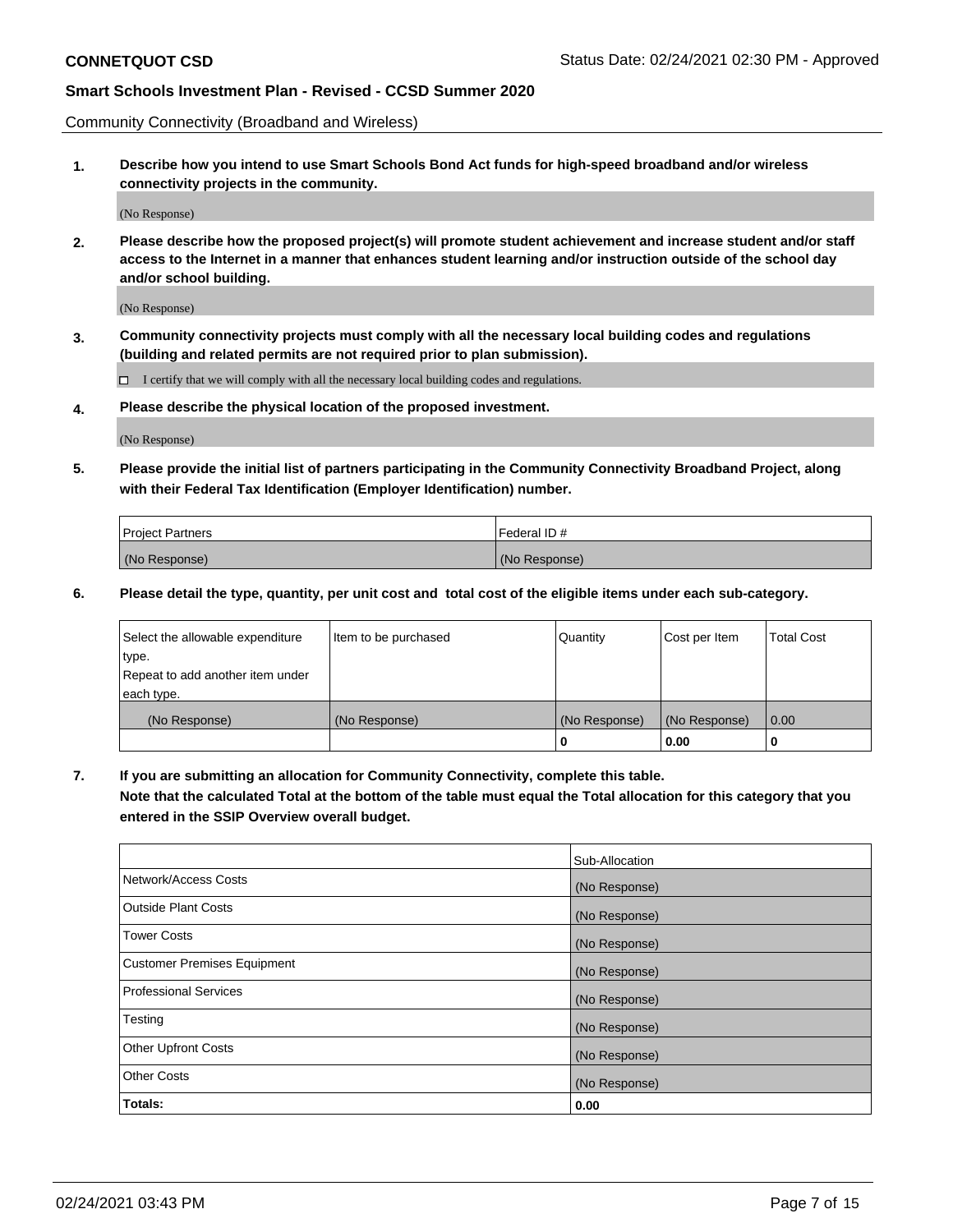### Classroom Learning Technology

**1. In order for students and faculty to receive the maximum benefit from the technology made available under the Smart Schools Bond Act, their school buildings must possess sufficient connectivity infrastructure to ensure that devices can be used during the school day. Smart Schools Investment Plans must demonstrate that sufficient infrastructure that meets the Federal Communications Commission's 100 Mbps per 1,000 students standard currently exists in the buildings where new devices will be deployed, or is a planned use of a portion of Smart Schools Bond Act funds, or is under development through another funding source. Smart Schools Bond Act funds used for technology infrastructure or classroom technology investments must increase the number of school buildings that meet or exceed the minimum speed standard of 100 Mbps per 1,000 students and staff within 12 months. This standard may be met on either a contracted 24/7 firm service or a "burstable" capability. If the standard is met under the burstable criteria, it must be:**

**1. Specifically codified in a service contract with a provider, and**

**2. Guaranteed to be available to all students and devices as needed, particularly during periods of high demand, such as computer-based testing (CBT) periods.**

**Please describe how your district already meets or is planning to meet this standard within 12 months of plan submission.**

The current infrastructure of the Connetquot Central School District provides for a total of 2,048 Mbps through a contracted 24/7 firm service. This equates to .35 Mbps per student, thus exceeding the Federal Communications Commission's requirement.

- **1a. If a district believes that it will be impossible to meet this standard within 12 months, it may apply for a waiver of this requirement, as described on the Smart Schools website. The waiver must be filed and approved by SED prior to submitting this survey.**
	- By checking this box, you are certifying that the school district has an approved waiver of this requirement on file with the New York State Education Department.
- **2. Connectivity Speed Calculator (Required). If the district currently meets the required speed, enter "Currently Met" in the last box: Expected Date When Required Speed Will be Met.**

|                  | l Number of<br><b>Students</b> | Required Speed<br>l in Mbps | Current Speed in<br>l Mbps | <b>Expected Speed</b><br>to be Attained<br>l Within 12 Months | Expected Date<br>When Required<br>Speed Will be Met |
|------------------|--------------------------------|-----------------------------|----------------------------|---------------------------------------------------------------|-----------------------------------------------------|
| Calculated Speed | 5.235                          | 523.50                      | 2048                       | (No Response)                                                 | <b>Currently Met</b>                                |

**3. If the district wishes to have students and staff access the Internet from wireless devices within the school building, or in close proximity to it, it must first ensure that it has a robust Wi-Fi network in place that has sufficient bandwidth to meet user demand.**

**Please describe how you have quantified this demand and how you plan to meet this demand.**

The Connetquot Central School District currently has AC WiFi access points in every instructional space. That access point has a 1 Gbps link to the nearest IDF/MDF. Each IDF is linked to the buildings MDF by a 10 Gbps fiber cable.

**4. All New York State public school districts are required to complete and submit an Instructional Technology Plan survey to the New York State Education Department in compliance with Section 753 of the Education Law and per Part 100.12 of the Commissioner's Regulations.**

**Districts that include educational technology purchases as part of their Smart Schools Investment Plan must have a submitted and approved Instructional Technology Plan survey on file with the New York State Education Department.**

- By checking this box, you are certifying that the school district has an approved Instructional Technology Plan survey on file with the New York State Education Department.
- **5. Describe the devices you intend to purchase and their compatibility with existing or planned platforms or systems. Specifically address the adequacy of each facility's electrical, HVAC and other infrastructure necessary to install and support the operation of the planned technology.**

The Connetquot Central School District intends to purchase the Acer Chromebook C871-C85K Celeron 5205U 4GB RAM 32GB Chrome and Google Chrome Management Console License - Education, which is compatible with G Suite for Education, the district's educational platform.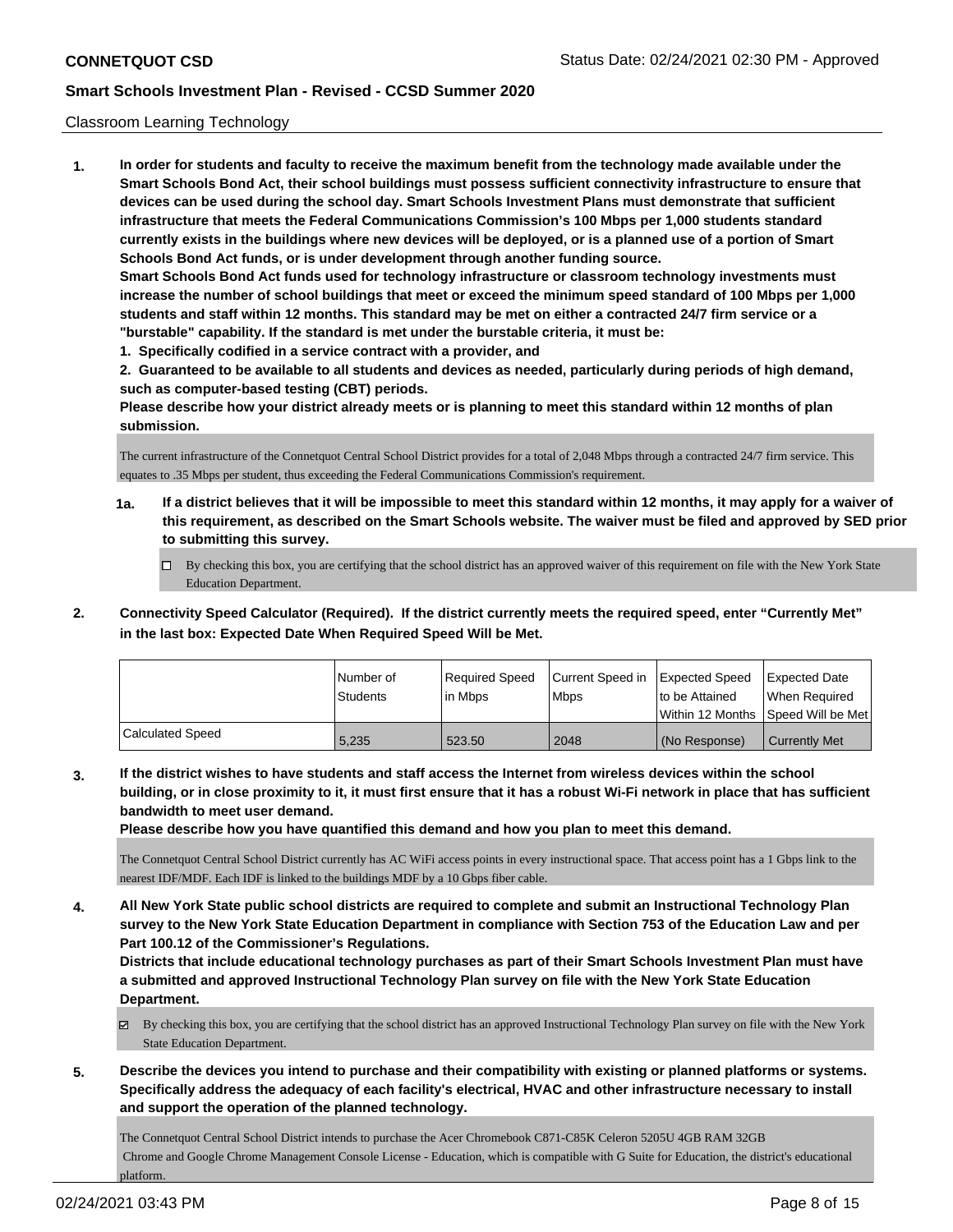### Classroom Learning Technology

- **6. Describe how the proposed technology purchases will:**
	- **> enhance differentiated instruction;**
	- **> expand student learning inside and outside the classroom;**
	- **> benefit students with disabilities and English language learners; and**
	- **> contribute to the reduction of other learning gaps that have been identified within the district.**

**The expectation is that districts will place a priority on addressing the needs of students who struggle to succeed in a rigorous curriculum. Responses in this section should specifically address this concern and align with the district's Instructional Technology Plan (in particular Question 2 of E. Curriculum and Instruction: "Does the district's instructional technology plan address the needs of students with disabilities to ensure equitable access to instruction, materials and assessments?" and Question 3 of the same section: "Does the district's instructional technology plan address the provision of assistive technology specifically for students with disabilities to ensure access to and participation in the general curriculum?")**

**In addition, describe how the district ensures equitable access to instruction, materials and assessments and participation in the general curriculum for both SWD and English Language Learners/Multilingual Learners (ELL/MLL) students.**

The Connetquot Central School District continues to achieve success in utilizing technology within our classrooms and continually seeks ways to enhance teaching and learning. The purchase of Chromebooks allows the district to provide a "one to one" opportunity for all students within the district. Thus, moving the District's goal making instruction the "driver" for the use of technology in teaching and learning while providing equity of opportunity, experience, and resources to all general education, special education, and English as a new language students. Students will have an enhanced ability to work within a rigorous curriculum and systematically close the achievement and performance gaps.

The District utilizes NWEA standardized assessment as well as AimsWeb, to inform instruction in both ELA and mathematics. The resulting data has been integrated into various other technology-based learning pathways, such as eSpark, G Suite for Education, Nearpod, and Seesaw. The instructional staff can differentiate and individualize assessment for in-person instruction or synchronous/asynchronous remote instruction as a result of the capabilities of the various software and hardware systems that are utilized. The technology enhances the process of modifying/accommodating the instructional materials removing the disability barriers to achieve individual goals and access the general education curriculum. Specialty hardware and software are also provided to support Rti, special needs, and ENL students based on their needs or their individual IEP goals.

**7. Where appropriate, describe how the proposed technology purchases will enhance ongoing communication with parents and other stakeholders and help the district facilitate technology-based regional partnerships, including distance learning and other efforts.**

The Connetquot Central School District's proposed purchase provides students with technology that allows for continuity of instruction either in person or remotely. The District utilizes G Suite for Education as the primary learning platform for all students in kindergarten through twelfth grade. This platform provides a vehicle for teachers to provide student feedback, general school or classroom updates, posting and progress on assignments, and student achievement to the student and the parent or guardian. To enhance this communication, each child has been assigned a district email address to enhance and support communication between students, between students and teachers, and between students and outside educational partnerships. The proposed technology purchase provides every child with a Chromebook to use when at school or home.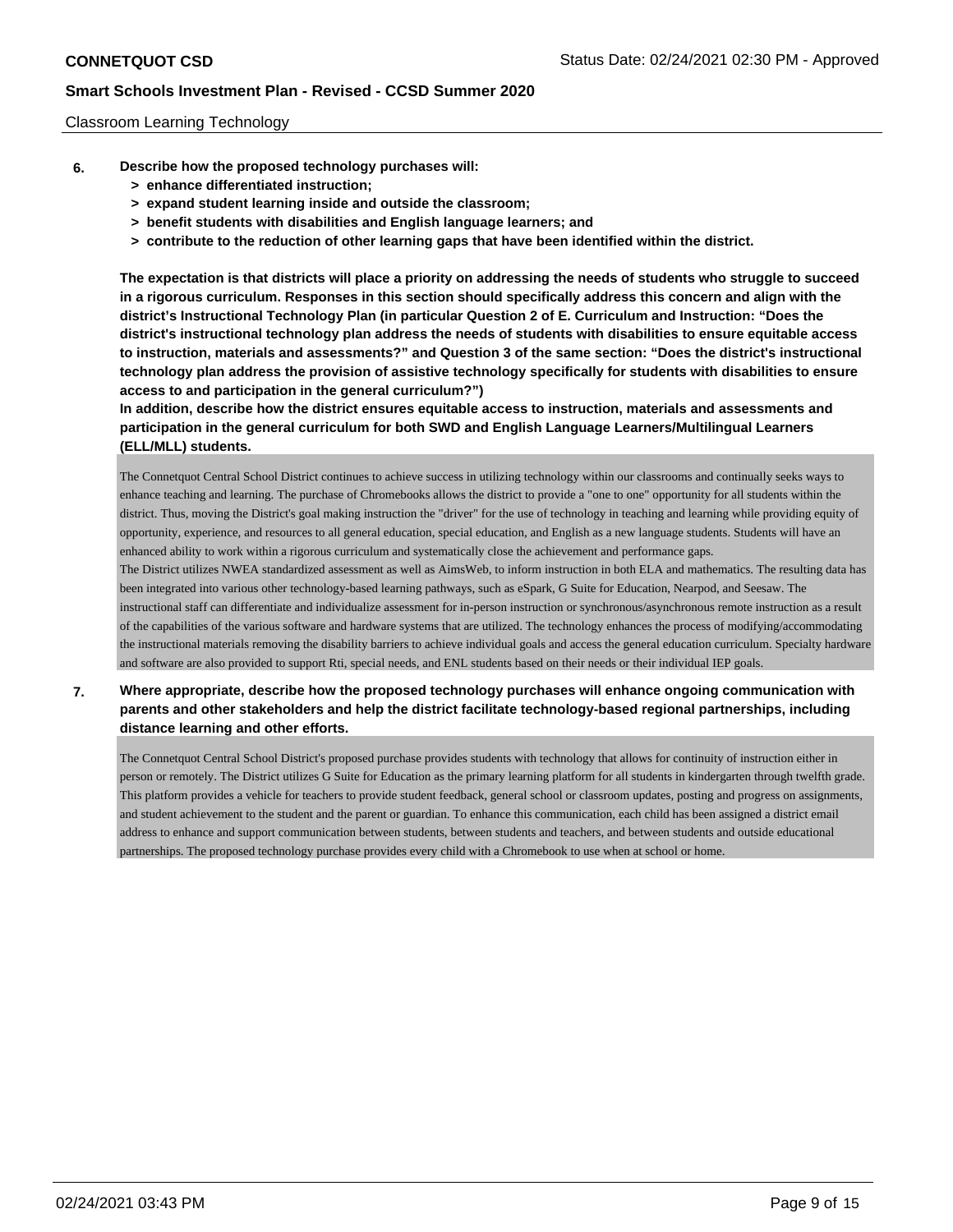### Classroom Learning Technology

**8. Describe the district's plan to provide professional development to ensure that administrators, teachers and staff can employ the technology purchased to enhance instruction successfully.**

**Note: This response should be aligned and expanded upon in accordance with your district's response to Question 1 of F. Professional Development of your Instructional Technology Plan: "Please provide a summary of professional development offered to teachers and staff, for the time period covered by this plan, to support technology to enhance teaching and learning. Please include topics, audience and method of delivery within your summary."**

District and building administrators, teaching staff and technical support staff, and technology integration specialists help facilitate technology integration and professional development. This ongoing, embedded professional development has made a significant impact on teaching and learning in our schools. The District hosts The Connetquot Teacher's Center, which is also partially funded by a New York State grant. The Teacher Center organizes courses and workshops for teachers on a wide variety of topics. Teachers are encouraged to participate in District professional development activities, Teacher Center courses, and outside conferences and workshops. Additionally, formalized technology-based workshops are routinely scheduled for our non-teaching district support staff periodically throughout the year. The District has embedded instructional staff and BOCES Model Schools staff whose responsibilities are to provide professional development related to both instructional technology hardware and software. These staff members provide routine in-person, virtual, and pre-recorded training to administrators, teachers, parents, and other staff members as needed, to ensure an understanding of "best practices" related to the technologies and devices. Some of the topics covered in training are as follows:

- Google Classroom
- Seesaw
- Google Sites, Google Drive, Google Sheets, Google Docs, Google Slides
- eSpark
- Edpuzzle
- Kahoot,
- Jamboard
- Nearpod
- Newsela
- Padlet
- ScreenCastify
- KidOYO
- Learning A to Z
- Remind
- Raz-Kidz
- Plickers
- Edpuzzle and PearDeck
- Buncee
- Assistive Technologies, etc.

The district developed a committee that included the Assistant Superintendent of Curriculum and Instruction, general and special education teachers, District Directors of Special Education and ENL, an elementary principal, the Technology Integration Specialist, Director of Technology, and the District Mentor. Each year, members provide input about the Technology Plan and developed new goals aligned to NYSED goals and ISTE standards. The role of this group is to assess, evaluate, and revise the District's technology goals and implementation, to research and investigate current and future needs, and evaluate the use of hardware and software in meeting curriculum expectations. From this group, the District formed an elementary and secondary early adopter's cohort for technology integration. Stakeholders from this cohort meet regularly throughout the year with the Technology Committee to share best practices, turnkey technology embedded classroom projects and lessons aligned to the District's technology competencies plan.

**9. Districts must contact one of the SUNY/CUNY teacher preparation programs listed on the document on the left side of the page that supplies the largest number of the district's new teachers to request advice on innovative uses and best practices at the intersection of pedagogy and educational technology.**

By checking this box, you certify that you have contacted the SUNY/CUNY teacher preparation program that supplies the largest number of your new teachers to request advice on these issues.

## **9a. Please enter the name of the SUNY or CUNY Institution that you contacted.**

Stony Brook University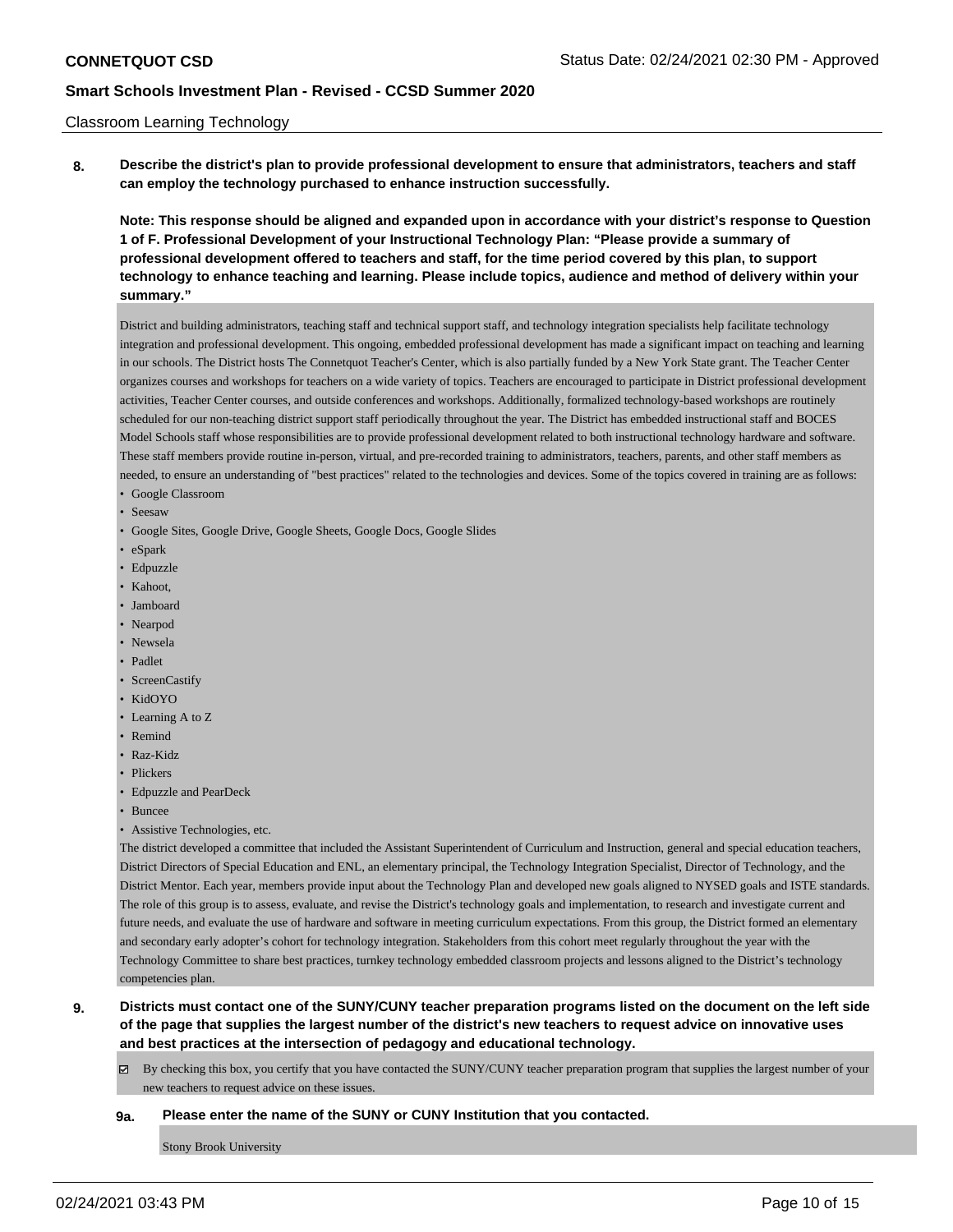Classroom Learning Technology

**9b. Enter the primary Institution phone number.**

631-632-7616

**9c. Enter the name of the contact person with whom you consulted and/or will be collaborating with on innovative uses of technology and best practices.**

Dr. Terry S. Earley

**10. To ensure the sustainability of technology purchases made with Smart Schools funds, districts must demonstrate a long-term plan to maintain and replace technology purchases supported by Smart Schools Bond Act funds. This sustainability plan shall demonstrate a district's capacity to support recurring costs of use that are ineligible for Smart Schools Bond Act funding such as device maintenance, technical support, Internet and wireless fees, maintenance of hotspots, staff professional development, building maintenance and the replacement of incidental items. Further, such a sustainability plan shall include a long-term plan for the replacement of purchased devices and equipment at the end of their useful life with other funding sources.**

By checking this box, you certify that the district has a sustainability plan as described above.

**11. Districts must ensure that devices purchased with Smart Schools Bond funds will be distributed, prepared for use, maintained and supported appropriately. Districts must maintain detailed device inventories in accordance with generally accepted accounting principles.**

By checking this box, you certify that the district has a distribution and inventory management plan and system in place.

**12. Please detail the type, quantity, per unit cost and total cost of the eligible items under each sub-category.**

| Select the allowable expenditure | Item to be Purchased                                                   | Quantity | Cost per Item | <b>Total Cost</b> |
|----------------------------------|------------------------------------------------------------------------|----------|---------------|-------------------|
| type.                            |                                                                        |          |               |                   |
| Repeat to add another item under |                                                                        |          |               |                   |
| each type.                       |                                                                        |          |               |                   |
| <b>Laptop Computers</b>          | Acer Chromebook C871-C85K Celeron   5,000<br>5205U 4GB RAM 32GB Chrome |          | 271.25        | 1,356,250.00      |
| <b>Other Costs</b>               | Google Chrome Management Console<br>License - Education                | 5.000    | 23.85         | 119,250.00        |
|                                  |                                                                        | 10,000   | 295.10        | 1,475,500         |

## **13. Final 2014-15 BEDS Enrollment to calculate Nonpublic Sharing Requirement (no changes allowed.)**

|            | l Public Enrollment | Nonpublic Enrollment | <b>Total Enrollment</b> | l Nonpublic<br>l Percentage |
|------------|---------------------|----------------------|-------------------------|-----------------------------|
| Enrollment | 6,157               |                      | 6, 157.00               | 0.00                        |

### **14. If you are submitting an allocation for Classroom Learning Technology complete this table.**

|                          | Public School Sub-Allocation | <b>Estimated Nonpublic Loan</b><br>Amount<br>(Based on Percentage Above) | Estimated Total Public and<br>Nonpublic Sub-Allocation |
|--------------------------|------------------------------|--------------------------------------------------------------------------|--------------------------------------------------------|
| Interactive Whiteboards  | 0.00                         | 0.00                                                                     | 0.00                                                   |
| <b>Computer Servers</b>  | 0.00                         | 0.00                                                                     | 0.00                                                   |
| <b>Desktop Computers</b> | 0.00                         | 0.00                                                                     | 0.00                                                   |
| <b>Laptop Computers</b>  | 1,356,250.00                 | 0.00                                                                     | 1,356,250.00                                           |
| <b>Tablet Computers</b>  | 0.00                         | 0.00                                                                     | 0.00                                                   |
| <b>Other Costs</b>       |                              |                                                                          |                                                        |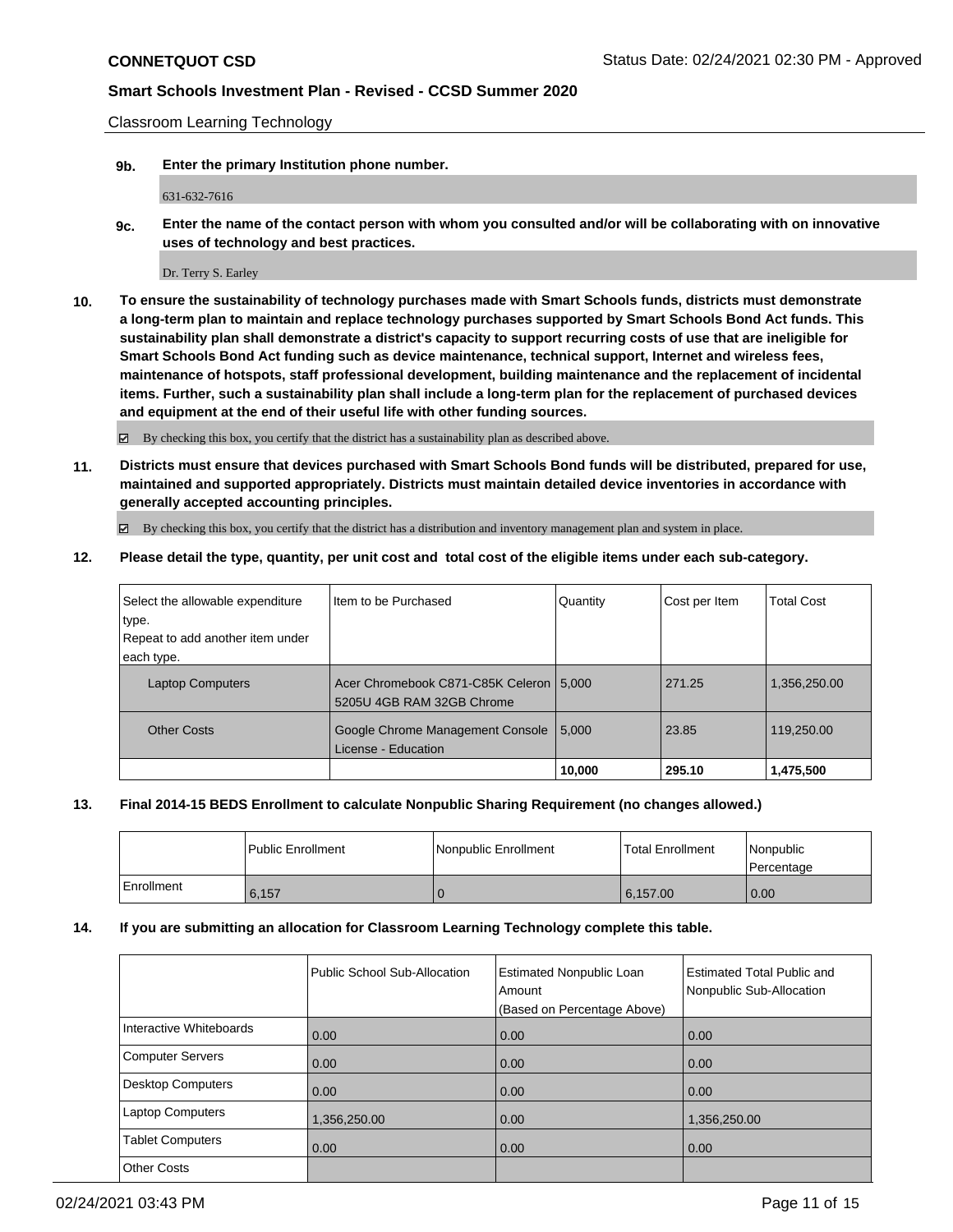Classroom Learning Technology

|         | Public School Sub-Allocation | Estimated Nonpublic Loan<br>l Amount<br>(Based on Percentage Above) | Estimated Total Public and<br>Nonpublic Sub-Allocation |
|---------|------------------------------|---------------------------------------------------------------------|--------------------------------------------------------|
|         | 119,250,00                   | 0.00                                                                | 119,250,00                                             |
| Totals: | 1,475,500.00                 | O                                                                   | 1,475,500                                              |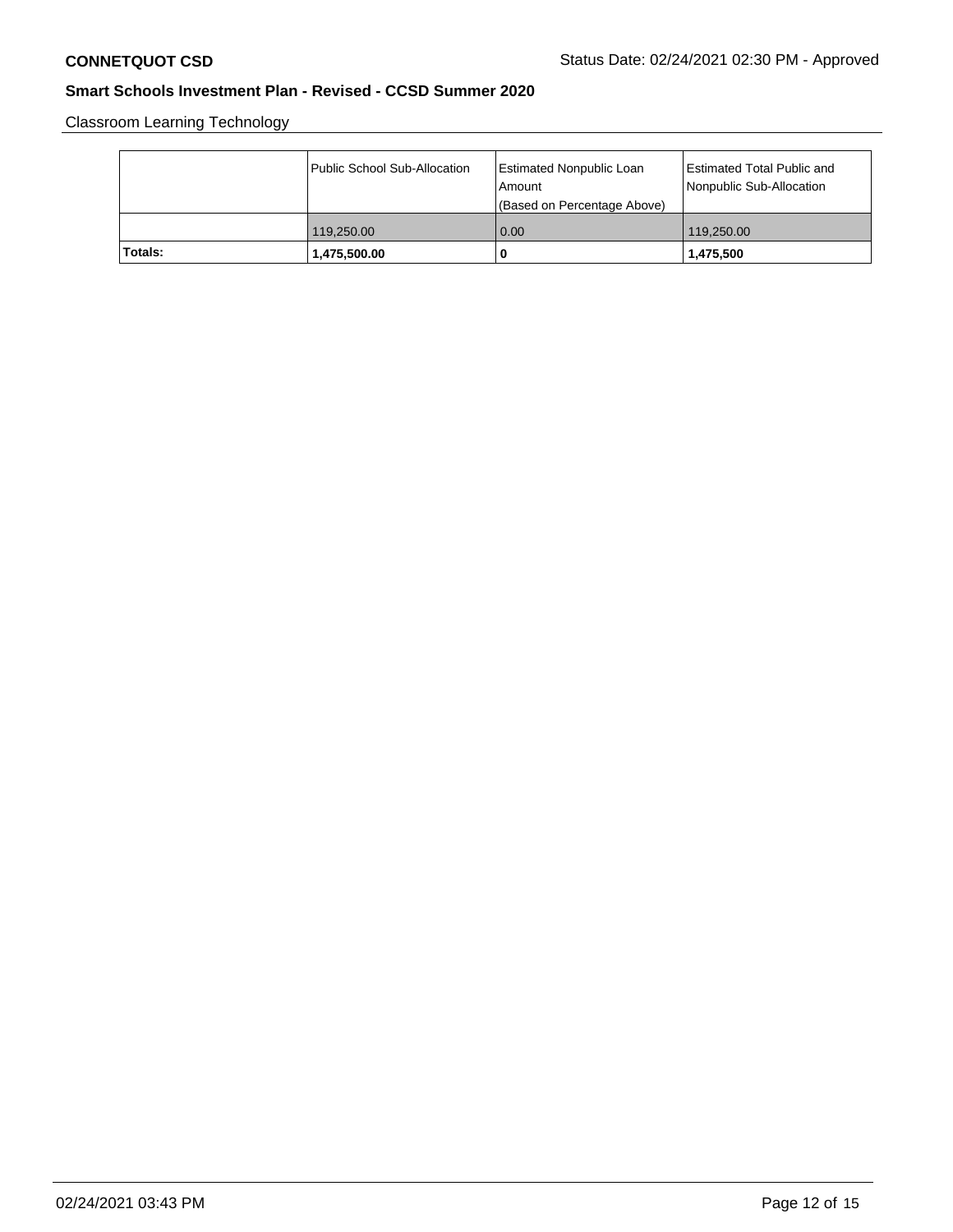#### Pre-Kindergarten Classrooms

**1. Provide information regarding how and where the district is currently serving pre-kindergarten students and justify the need for additional space with enrollment projections over 3 years.**

(No Response)

- **2. Describe the district's plan to construct, enhance or modernize education facilities to accommodate prekindergarten programs. Such plans must include:**
	- **Specific descriptions of what the district intends to do to each space;**
	- **An affirmation that new pre-kindergarten classrooms will contain a minimum of 900 square feet per classroom;**
	- **The number of classrooms involved;**
	- **The approximate construction costs per classroom; and**
	- **Confirmation that the space is district-owned or has a long-term lease that exceeds the probable useful life of the improvements.**

(No Response)

**3. Smart Schools Bond Act funds may only be used for capital construction costs. Describe the type and amount of additional funds that will be required to support ineligible ongoing costs (e.g. instruction, supplies) associated with any additional pre-kindergarten classrooms that the district plans to add.**

(No Response)

**4. All plans and specifications for the erection, repair, enlargement or remodeling of school buildings in any public school district in the State must be reviewed and approved by the Commissioner. Districts that plan capital projects using their Smart Schools Bond Act funds will undergo a Preliminary Review Process by the Office of Facilities Planning.**

**Please indicate on a separate row each project number given to you by the Office of Facilities Planning.**

| Project Number |  |
|----------------|--|
| (No Response)  |  |
|                |  |

**5. Please detail the type, quantity, per unit cost and total cost of the eligible items under each sub-category.**

| Select the allowable expenditure | Item to be purchased | Quantity      | Cost per Item | <b>Total Cost</b> |
|----------------------------------|----------------------|---------------|---------------|-------------------|
| type.                            |                      |               |               |                   |
| Repeat to add another item under |                      |               |               |                   |
| each type.                       |                      |               |               |                   |
| (No Response)                    | (No Response)        | (No Response) | (No Response) | 0.00              |
|                                  |                      | υ             | 0.00          |                   |

**6. If you have made an allocation for Pre-Kindergarten Classrooms, complete this table. Note that the calculated Total at the bottom of the table must equal the Total allocation for this category that you entered in the SSIP Overview overall budget.**

|                                          | Sub-Allocation |
|------------------------------------------|----------------|
| Construct Pre-K Classrooms               | (No Response)  |
| Enhance/Modernize Educational Facilities | (No Response)  |
| <b>Other Costs</b>                       | (No Response)  |
| Totals:                                  | 0.00           |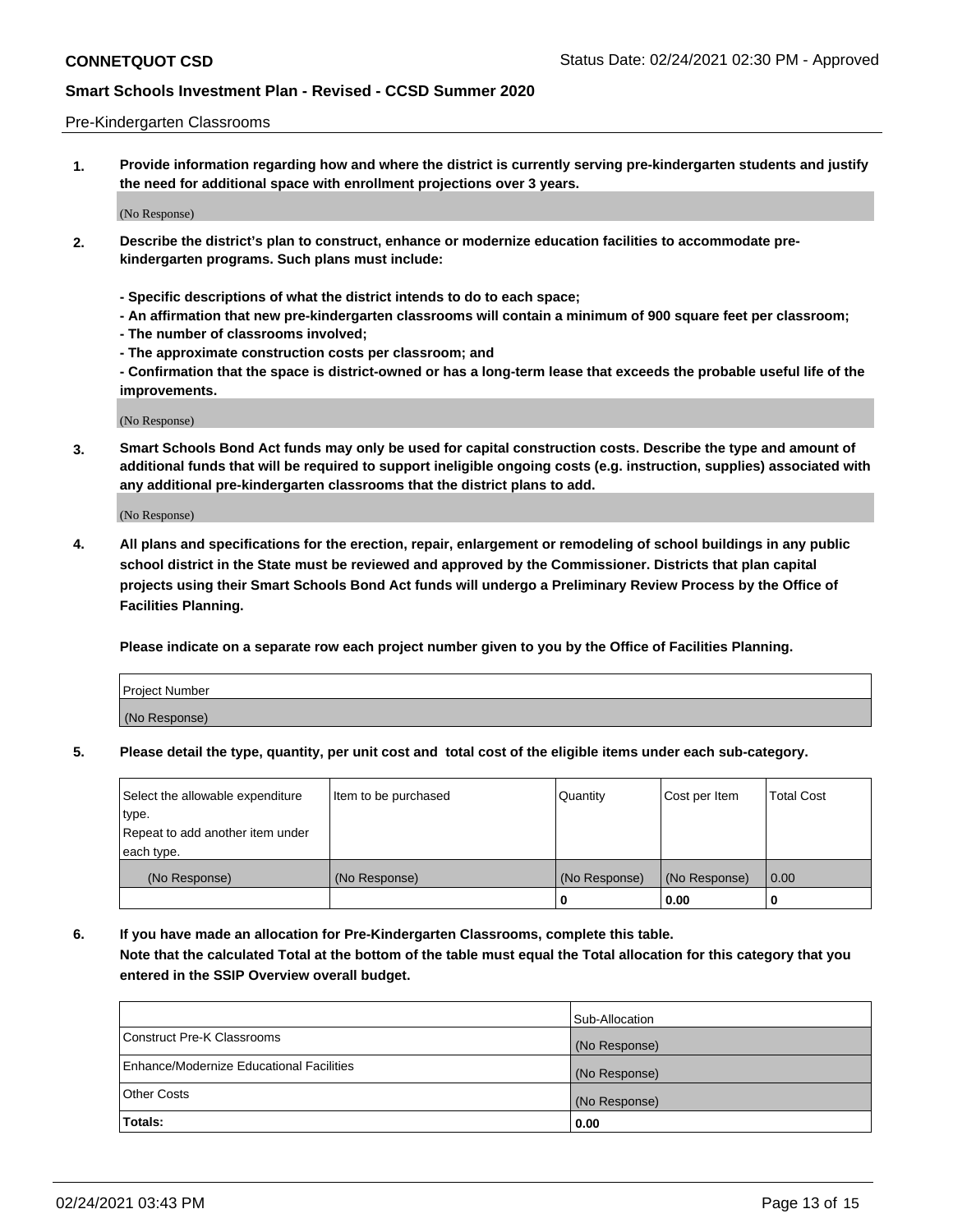Replace Transportable Classrooms

**1. Describe the district's plan to construct, enhance or modernize education facilities to provide high-quality instructional space by replacing transportable classrooms.**

(No Response)

**2. All plans and specifications for the erection, repair, enlargement or remodeling of school buildings in any public school district in the State must be reviewed and approved by the Commissioner. Districts that plan capital projects using their Smart Schools Bond Act funds will undergo a Preliminary Review Process by the Office of Facilities Planning.**

**Please indicate on a separate row each project number given to you by the Office of Facilities Planning.**

| Project Number |  |
|----------------|--|
|                |  |
|                |  |
|                |  |
| (No Response)  |  |
|                |  |
|                |  |

**3. For large projects that seek to blend Smart Schools Bond Act dollars with other funds, please note that Smart Schools Bond Act funds can be allocated on a pro rata basis depending on the number of new classrooms built that directly replace transportable classroom units.**

**If a district seeks to blend Smart Schools Bond Act dollars with other funds describe below what other funds are being used and what portion of the money will be Smart Schools Bond Act funds.**

(No Response)

**4. Please detail the type, quantity, per unit cost and total cost of the eligible items under each sub-category.**

| Select the allowable expenditure | Item to be purchased | Quantity      | Cost per Item | Total Cost |
|----------------------------------|----------------------|---------------|---------------|------------|
| ∣type.                           |                      |               |               |            |
| Repeat to add another item under |                      |               |               |            |
| each type.                       |                      |               |               |            |
| (No Response)                    | (No Response)        | (No Response) | (No Response) | 0.00       |
|                                  |                      | u             | 0.00          |            |

**5. If you have made an allocation for Replace Transportable Classrooms, complete this table. Note that the calculated Total at the bottom of the table must equal the Total allocation for this category that you entered in the SSIP Overview overall budget.**

|                                                | Sub-Allocation |
|------------------------------------------------|----------------|
| Construct New Instructional Space              | (No Response)  |
| Enhance/Modernize Existing Instructional Space | (No Response)  |
| Other Costs                                    | (No Response)  |
| Totals:                                        | 0.00           |